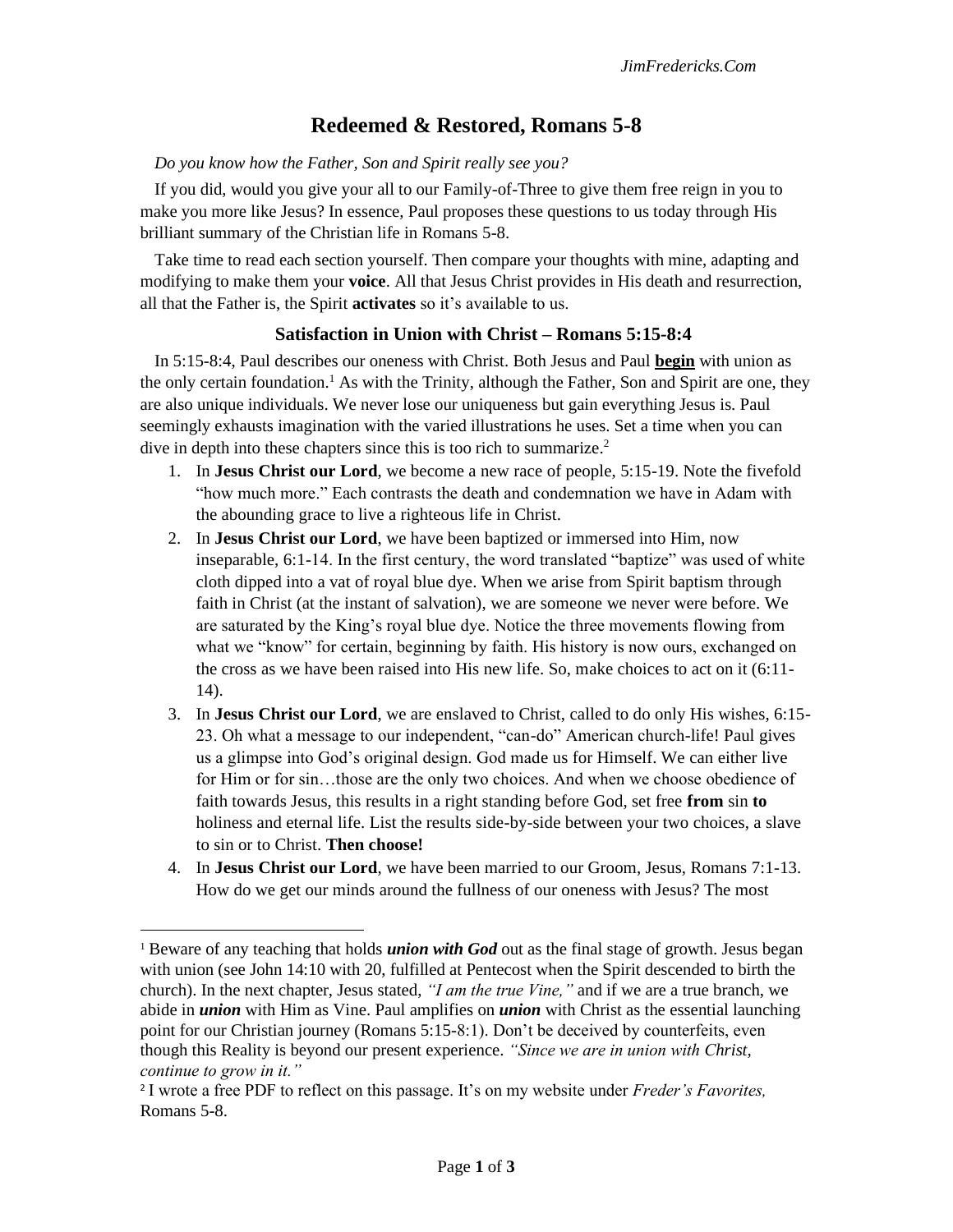intimate relationship on earth is the full partnership of a great marriage, and that's where Paul goes (compare Ephesians 5:31-32; Revelation 19:9; 21:9). Don't ever settle to be a concubine or mistress, begging for a quick "interruption" to enter occasionally into His presence.

5. In **Jesus Christ our Lord**, we will still experience battles in our life, even though we are on the winning side, Romans 7:14-8:4. Paul describes this battle between who we really are and our "flesh" (see NASB) like a two round boxing match. The "flesh" is like a breakoff guerilla band after the rightful ruler has regained control. The guerillas have the same lineage, but they are **not** the new nation. Although this passage is difficult to interpret, what is clear is that a power resides in Paul's "flesh" that can't be tamed by his self-initiated will-choices (15b+19-20).

Five powerful pictures attempt to describe the indescribable life we have in **oneness** with Christ. Then Paul returns in Romans 8:1 with a sweeping statement of how forgiven we are. For those in Christ, condemnation with all its guilt and shame is gone. In Romans 8:2, Paul usher us into a life **activated** by the Spirit.

…through Christ Jesus the law of the Spirit who gives life has set you free from the law of sin and death.

Do you catch what Paul says? Since the law of gravity governs, why can an airplane that's heavier than air fly? A higher law exists, the law of aerodynamics. In the same way, the "law of sin and death" keeps us ground bound. However, in solidarity with Jesus in our oneness, we may access a higher law, the law of the Spirit who gives life." Embrace our life **activated** by the Spirit.

## **Life Activated by the Spirit – Romans 8:2-27**

- 1. **God the Spirit** answers the Romans 7 tension regarding rules-keeping to please God, 8:2-4. The Law is good yet intrinsically weak. The purpose of all Law is to demonstrate how very much we need Jesus Christ.<sup>3</sup>
- 2. **God the Spirit** teaches His people to think and respond from a new identity, 8:5-9. We are active, involved decision-makers, like the Trinity, in whose image we are fashioned. However, God never pushed "reset" on our minds when we came to Christ. Our minds must be renewed.
- 3. **God the Spirit** gives life to our fading and decaying bodies, 8:10-11. As I grow older, this brings me more and more comfort. It's also true for a very young Christian.
- 4. **God the Spirit** empowers us to put to death sinful choices expressed through the body, 8:12-13. As in the previous section in 6:15-23, God fashioned humanity to abandon ourselves fully to Him.
- 5. **God the Spirit** releases revelation of our full sonship as adopted children, the Beloved Ones, 8:14-17. We are a beloved child of our Father, joint heirs with Christ.

<sup>&</sup>lt;sup>3</sup> As an important aside, God designed us to be filled with the Spirit, not to live for ourselves (see Jesus, Luke 4:1, 4:18). God inbreathed His Spirit at creation and Adam became a living being, fashioned to live by the animating Spirit, Jeremiah 10:23). At the Fall, Adam gave allegiance to another Spirit, the deceitful serpent, Satan. Our society, and unfortunately many Christians, act as if we are captains of our own ship. We are not! We live animated by the Spirit of God or the spirit of this world, the evil triad, the world, our flesh and demonic minions. We choose who to give our allegiance to, but it will be given to another Spirit or spirit.